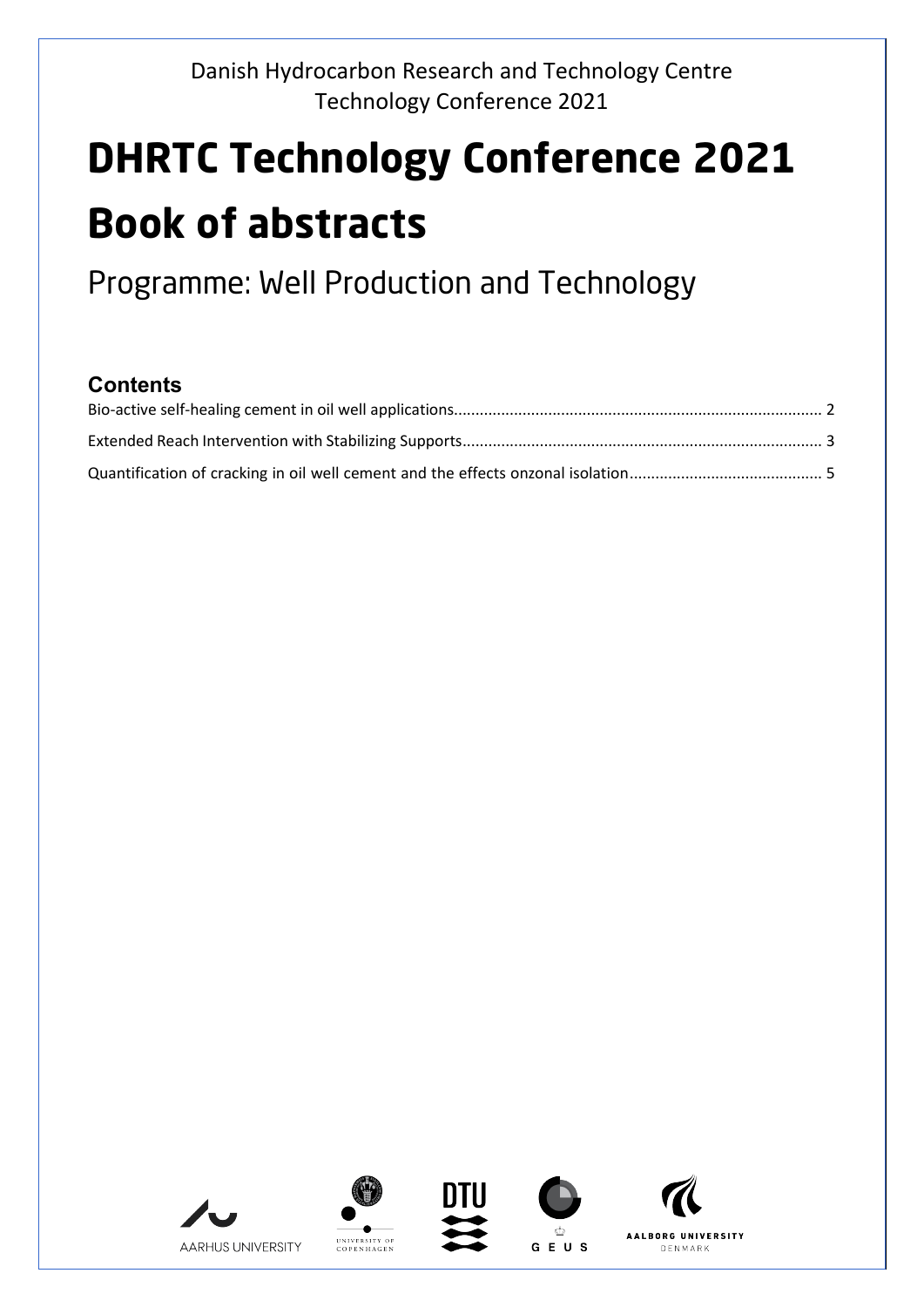#### <span id="page-1-0"></span>**Bio-active self-healing cement in oil well applications**

*Fabian Steinacher (1), Shuai Nie (2), Manas Sarkar (3), Henriette Buch Lauersen (1), Henning Osholm Sørensen (4), Jørgen Skibsted (2) Kasper Urup Kjeldsen (1) and Hans Røy (1)*

- (1) Department of Biology, Section for Microbiology, Aarhus University, Aarhus, Denmark
- (2) Department for Chemistry and Interdisciplinary Nanoscience Center (iNANO), Aarhus University, Aarhus, Denmark
- (3) Institute of Advanced Engineering Structures and Materials, Zhejiang University, China
- (4) Department of Physics, Technical University of Denmark, Kgs. Lyngby, Denmark

The bio-active self-healing cement project aims to apply a microbially-engineered system for *in-situ* calcium carbonate precipitation in deep sub-seafloor environments. We hypothesize that such self-healing cement can prevent the development of microstructural cracks during the lifecycle of the cement that could potentially compromise the integrity of the well-construction.

We will present results showing the feasibility of obtaining self-healing properties of oilwell cement by dosing it with lightweight expanded clay aggregates (LECA) impregnated with endospores of the alkaliphilic bacterium *Bacillus alkalinitrilicus* along with suitable growth substrates and a calcium source.

Various size fractions of LECA beads ranging from <63 – 500 micron in size and percentages by weight of cement  $(1 - 10%)$  have been selected to investigate the optimum dosage without compromising the compressive strength of the cement. Key findings of the bio-active self-healing cement with embedded LECA beads were showing promising results: that self-healing after continuous sulphate attack (over a year exposure time) was occurring; that the size fraction of the LECA beads chosen as the primary carrier for the endospores, nutrients and the calcium source did not compromise the unconfined compressive strength (UCS) up to a certain dosage threshold. Currently we are testing and optimising the healing capacity of the bio-active self-healing cement by determining the nutrient loading and leaching kinetics of LECA beads along with the bacterial survival and growth kinetics in LECA.

In addition, non-destructive micro x-ray computed tomography could visualise for the first time the crack self-healing repairing phenomenon at sub-micron scale (<0.98 µm resolution). This is important when evaluating the crack self-healing capacity in a flow loop-setup which will be later in the year conducted in an in-house built simulation unit at DTU Civil Engineering Department.

Furthermore, ideas for upscaling the impregnation process to produce bigger quantities has been considered and ideas are presented.

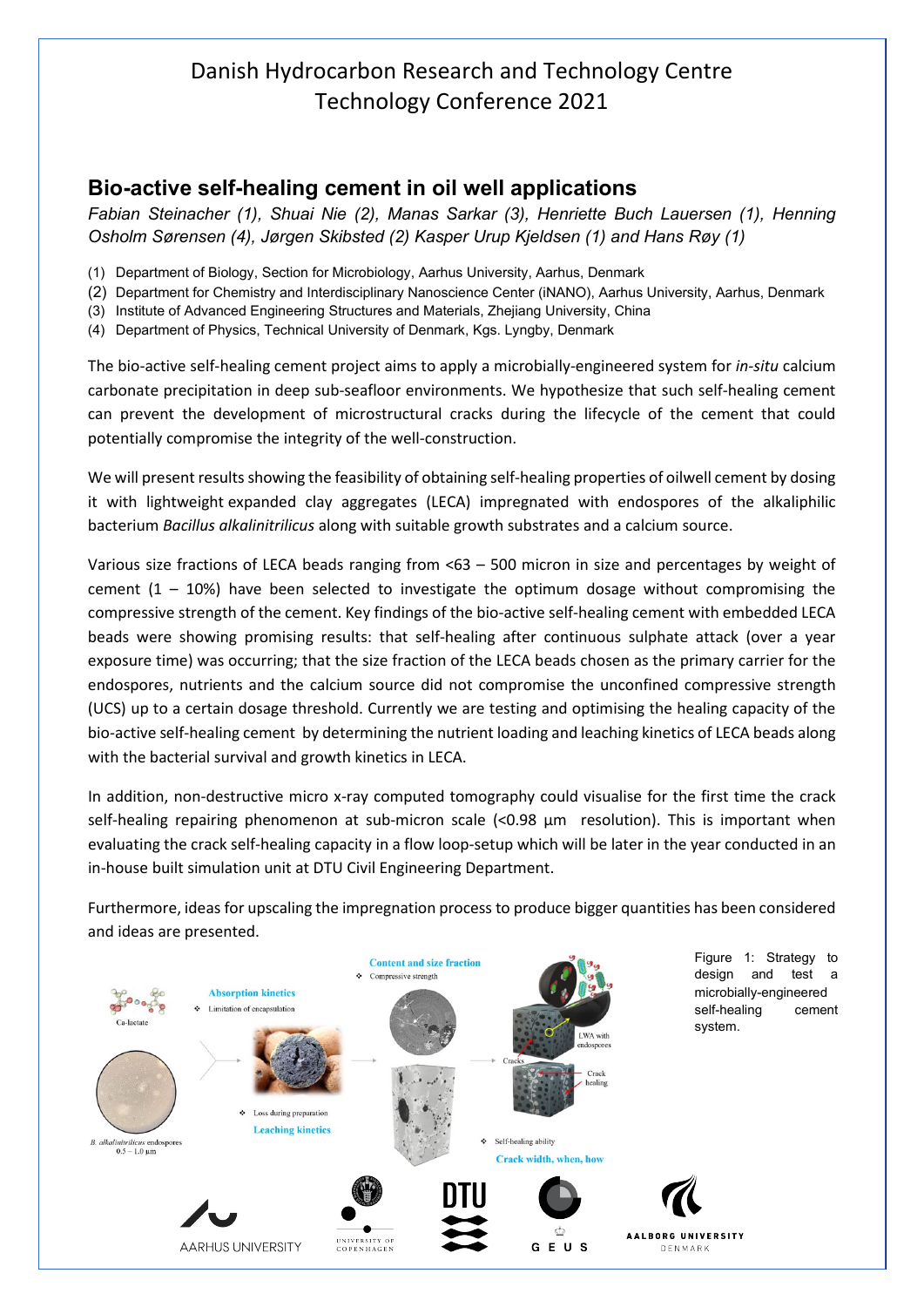#### <span id="page-2-0"></span>**Extended Reach Intervention with Stabilizing Supports**

*Sindhu Vudayagiri1 , Johannes Liljenhjerte2 , Jens Nygaard2 , Anne Ladegaard Skov<sup>3</sup> , Nicolas von Solms1 \**

<sup>1</sup>CERE, Department of Chemical and Biochemical Engineering, DTU, Kgs-Lyngby 2800, Copenhagen, DK. <u>[\\*nvs@kt.dtu.dk](mailto:%2Anvs@kt.dtu.dk)</u>

2 Department of Biological and Chemical Engineering, Aarhus University, Aarhus 8000, DK.

3 DPC, Department of Chemical and Biochemical Engineering, DTU, Kgs-Lyngby 2800, Copenhagen, DK.

In the current study we test the feasibility of some novel stabilizing solutions to extend the reach of coiled tubing (CT) inside the horizontal oil wellbores, beyond what the existing tools and methods have been able to accomplish in the field [1],[2]. It has been shown through numerical and analytical investigations that by decreasing the radial clearance between CT and well casing, the critical helical buckling load of CT can be increased; thereby extending its reach and preventing a premature lock up[3]. Liljenhjerte *et al.* (2021) [3] developed a new TFA algorithm to determine the optimal distribution ofstabilizing initiatives that can prevent buckling of CT during the run in hole (RIH) process. To investigate this strategy, a lab scale prototype of the horizontal section of wellbore and CT is used (Figure 1). The radial clearance between the CT and well casing in this set-up is reduced by using various suitable injectable materials (Figure 2(b)). In this lab scale set- up, the buckling behavior of CT, compressed under a predetermined force in the presence and absence of a support materialis analyzed. The results show an increase of up to 130% in the load carrying capacity of an aluminum CT (OD= 6mm, thickness = 1mm) in the presence of a support material. A reduction of the radial clearance between the CT and the wellboreseems to be a promising stabilizing initiative that can increase the critical helical buckling load and extend the reach of CTto a desired operational depth.







**Figure 1: (a)** Lab scale set-up of the CT and well casing, **(b)** steel CT buckling inside the PMMA casing



**Figure 2:** Schematic representation of **(a)** coiled tubing buckling inside PMMA tube and **(b)** coiled tubing buckling inside PMMA tube filled with support material.  $FF_{iiii}$  is 'Force in' and  $FF_{000000}$  is 'Force out'.

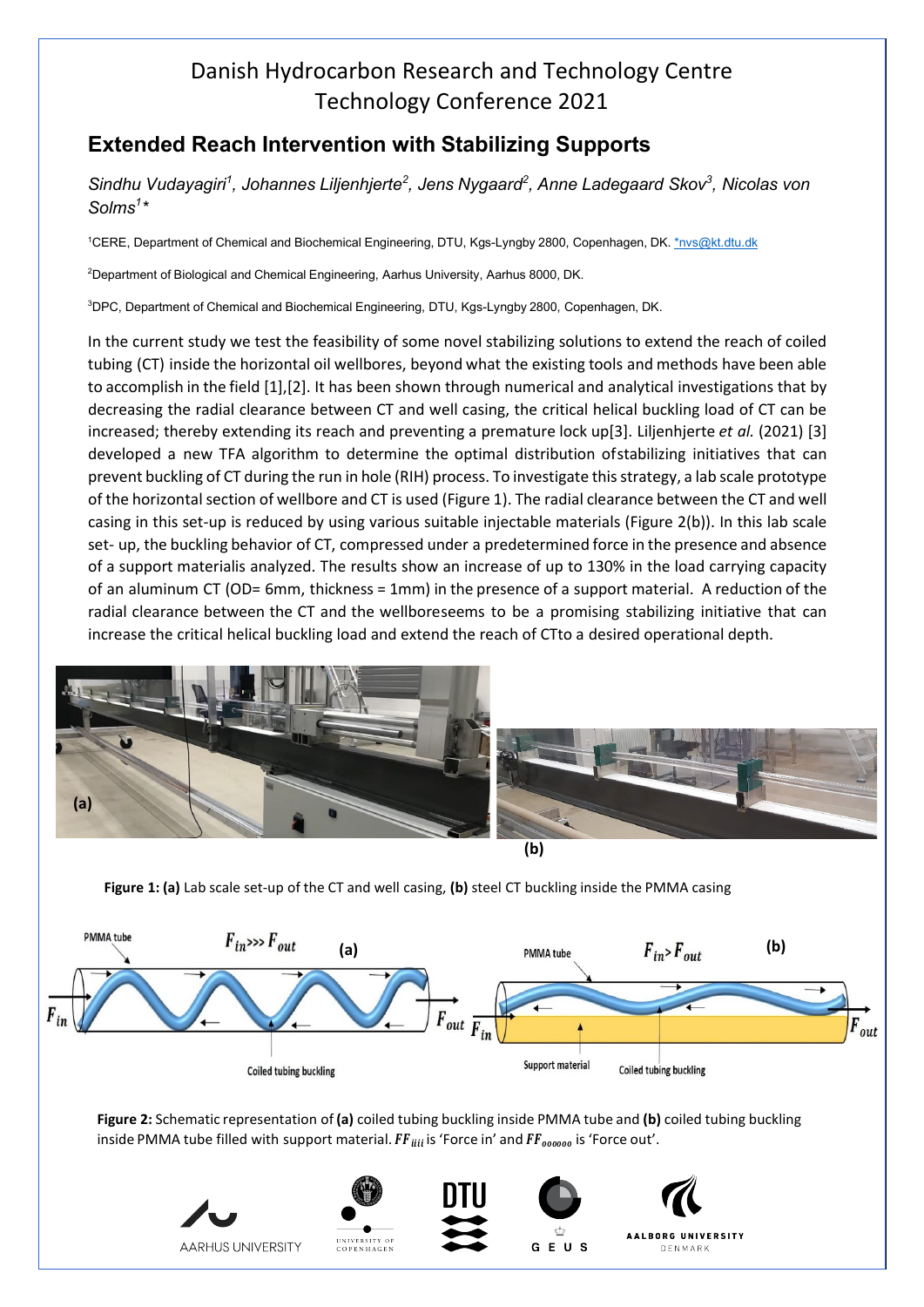#### **References:**

- [1] S. Livescu and S. Craig, "A critical review of the coiled tubing friction-reducing technologies in extended-reach wells. Part 1: Lubricants," *J. Pet. Sci. Eng.*, vol. 157, pp. 747–759, 2017, doi: 10.1016/j.petrol.2017.07.072.
- [2] S. Livescu and S. Craig, "A critical review of the coiled tubing friction-reducing technologies in extended-reach wells. Part 2: Vibratory tools and tractors," *Journal of Petroleum Science and Engineering*, vol. 166. pp. 44–54, 2018, doi: 10.1016/j.petrol.2018.03.026.
- [3] J. Liljenhjerte and J. V. Nygaard, "Evaluating stabilizing initiatives to extend coiled tubing reach," *J. Pet. Sci. Eng.*, vol. 205, p. 108905, 2021, doi: 10.1016/j.petrol.2021.108905.











DENMARK